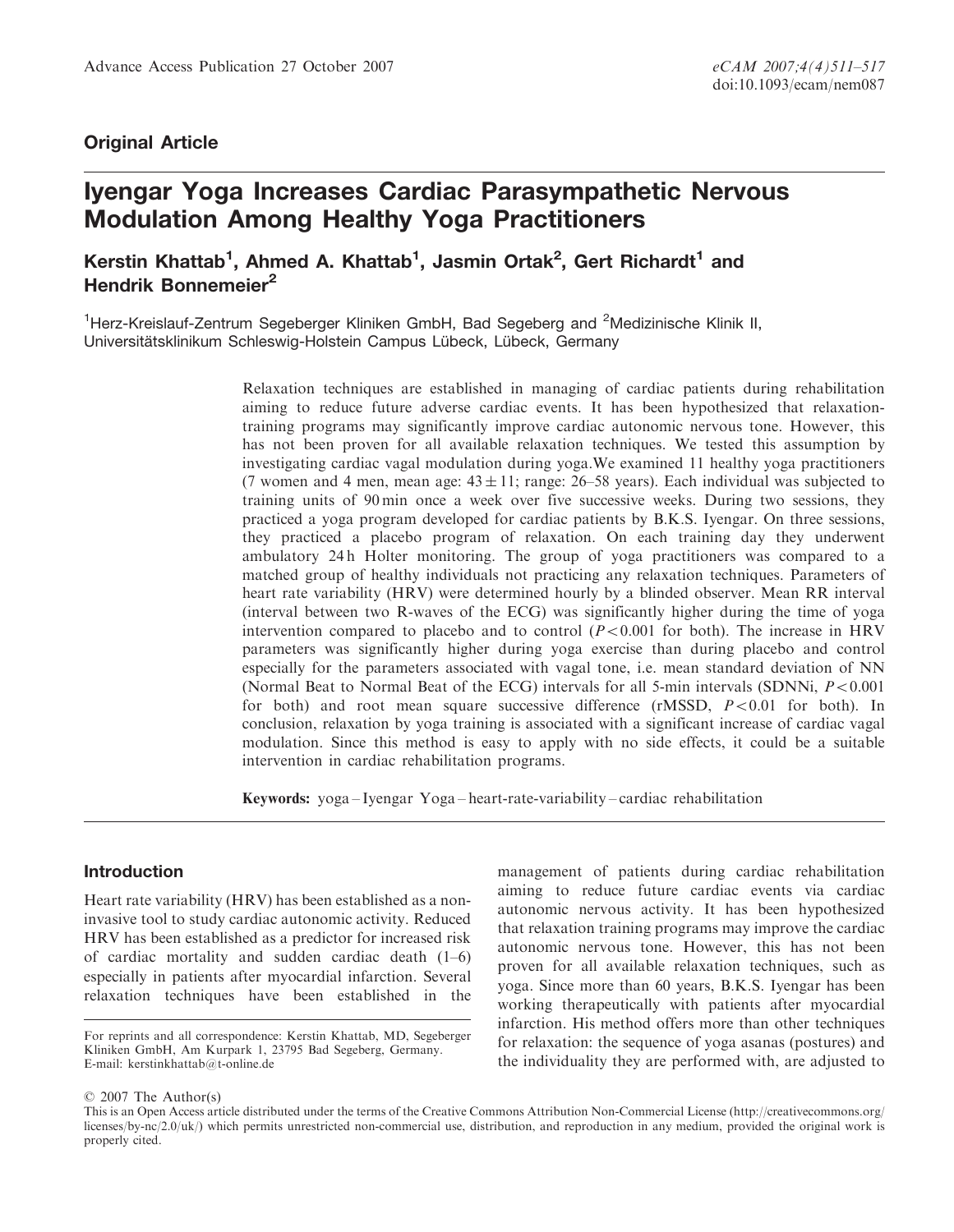the severity of myocardial infarction, the stage of recovery and the clinical condition of the patient. Props are used, so that the strain of exercise can be regulated or stopped if desired. We investigated whether this method has a positive influence on the cardiac vagal modulation compared to a similar setting of conventional relaxation and exercise techniques among healthy yoga practitioners.

# Methods

## **Subjects**

We examined 11 healthy yoga practitioners (7 women and 4 men, mean age:  $43 \pm 11$ ; age range:  $26-58$  years). They were experienced practitioners with at least 3 years of regular practice of Iyengar Yoga; four of them were certified teachers of Iyengar Yoga. Each individual was subjected to five training units each of 90 min at the same time of the day (around 12.00–13.30 p.m.) once a week over five successive weeks. During two sessions, they practiced Iyengar Yoga; on three sessions they practiced a placebo program of relaxation that consisted of resting on the floor and park walking. To avoid misinterpretations of our findings due to interindividual and circadian variability (7), the yoga practitioners themselves served as an intraindividual control group. The group of yoga practitioners was also compared to an age and gender matched group of healthy individuals without evidence of cardiovascular disease who have not been practicing any relaxation techniques  $(n = 11)$ , to identify long-term effects. All volunteers gave informed consent for scientific use of their Holter information.

# Intervention

Before the actual examination started, the yoga practitioners had 3–5 sessions where they practiced the sequence of yoga asanas chosen for the intervention to make them familiar with the program. Since the yoga practitioners were experienced, the program, which was taken from the work of B.K.S. Iyengar, addressed patients after myocardial infarction already at an advanced stage of recovery. The program started with about 15 min resting poses, continued by 60 min standing poses, backbends and inverted poses and ended with another 15 min of resting poses. The sequence of asanas is shown in Table 1. Usually a training program for cardiac patients ends with the asana Bhismacharyasana; here however we changed the series to end the program with Shavasana (lying on the floor) to simulate the final resting phase of the placebo program. Asanas were conducted by a certified teacher for Iyengar Yoga (K.K.). All asanas of B.K.S. Iyengar's work with cardiac patients after myocardial infarction focus on opening the chest; therefore in standing poses a trestle

| <b>Table 1.</b> Sequence of asanas (yoga-postures) performed by 11 yoga<br>students during time of intervention |
|-----------------------------------------------------------------------------------------------------------------|
| Shavasana with support (corpse pose, see Fig. 1a)                                                               |
| Supta Baddha Konasana with support (supine, bound angle pose)                                                   |
| Purvottanasana on bench and support (intense stretch of the front of<br>the body, see Fig. 1b)                  |
| Trikonasana with a trestle (triangular standing pose)                                                           |
| Parshvakonasana with a trestle (lateral angle standing pose)                                                    |
| Ardha Chandrasana with a trestle (half moon standing pose, see                                                  |
| Fig. $1c$ )                                                                                                     |
| Prasarita Pardottasasana, concave back (spread legs, intensely streched)                                        |
| Bharadvajasana, sitting on chair, hands on trestle (twisting pose named<br>after Bharadvaja)                    |
| Adho Mukha Shvanasana with ropes (downward facing dog pose)                                                     |
| Shirshasana (headstand)                                                                                         |
| Viparita Dandasana with bench (inverted stick pose)                                                             |
| Dhanurasana with or without support (upward bow pose, see Fig. 1d)                                              |
| Sarvangasana with chair (shoulderstand)                                                                         |
| Halasana with support (plough pose)                                                                             |
| Bhismacharyasana with support (backbend named after Bhisma,<br>see Fig. 1e)                                     |
| Setubandha Sarvangasana with support (bridge pose)                                                              |
| Viparita Karani on Setubandha Bench (inverted lake pose)                                                        |
| Shavasana with support (corpse pose, see Fig. 1a)                                                               |

was used and in supine position a special support for the thoracic spine was applied (e.g. wooden plank and small heart brick), see Fig. 1 a–e. The exact description of the exercises is beyond the scope of this article. Details have been described by B.K.S. Iyengar elsewhere (8–9). The placebo program was designed to be comparable to the yoga intervention and consisted of about 15 min resting on the floor in supine position, 60 min park walking and again 15 min of resting on the floor. The group was familiar with this kind of activity. During park walking or resting, the trainees were also under guidance of the yoga instructor, and were taught to relax certain muscle groups.

#### Data Collection

During five successive weeks, once a week all volunteers underwent 24-h ambulatory ECG monitoring with two-channel time-tracking Holter recorders (Tracker II, Reynolds, Herford, UK). The Holter Recording was initiated between 11 a.m. and 12 p.m. At around 12 p.m., the intervention program started. During three sessions, they underwent the placebo program; during two sessions the yoga program was conducted. All Holter recordings were manually edited by an experienced physician (H.B.) for exclusion of artifacts and premature beats. The physician was unaware of the group and the intervention. One RR interval (interval between two R waves of the ECG) before and five-RR intervals after an atrial or ventricular premature beat were eliminated from the analysis. A minimum of 22 h of analyzable data and a minimum of 90% of analyzable NN (Normal Beat to Normal Beat of the ECG) intervals were required for a tape to be accepted as valid. The median duration of the recordings was 24 h, with 96% of valid analyzable NN intervals. There was no drop out.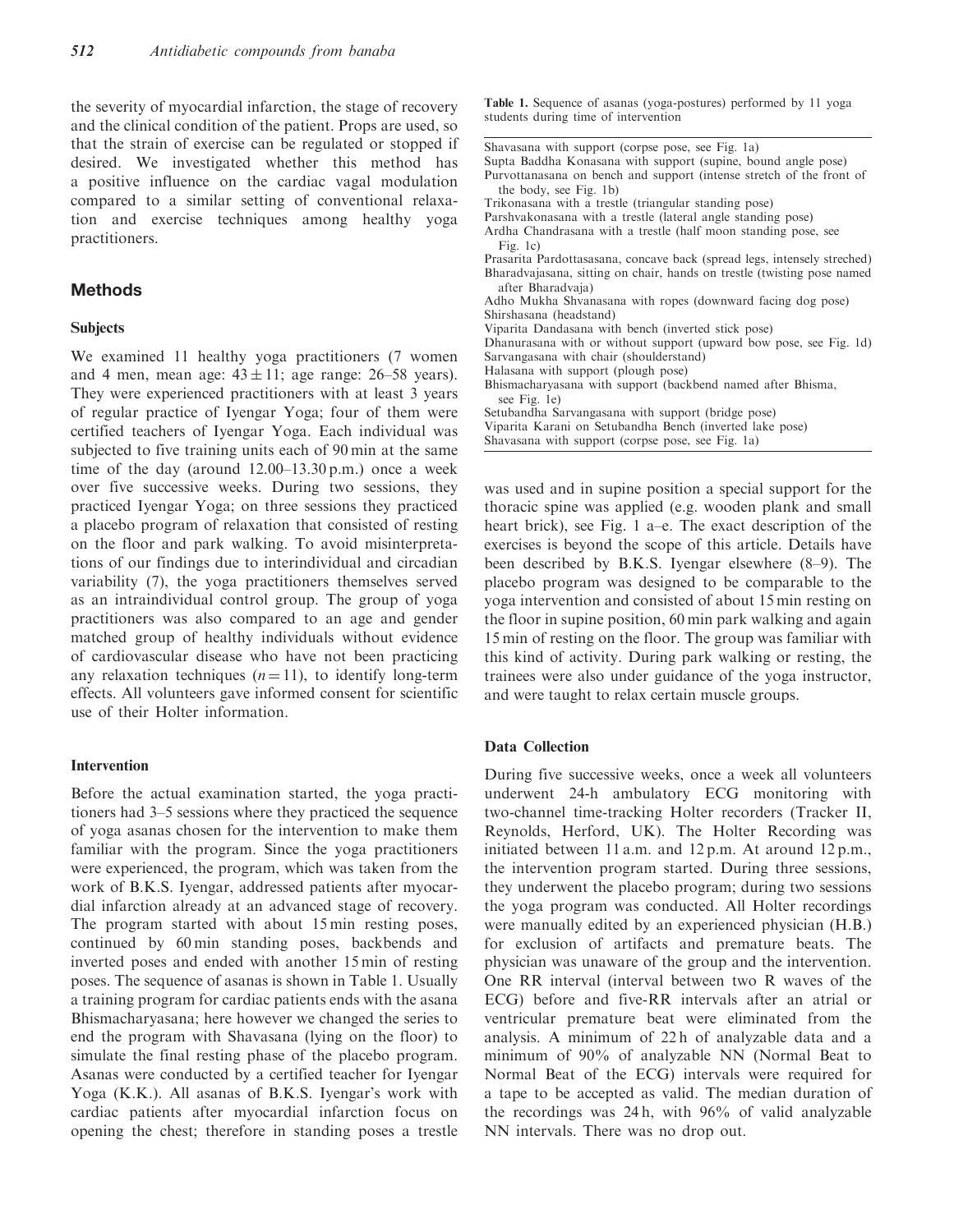



Figure 1. (a) Shavasana/corpse pose. (b) Purvottanasana on bench and support/intense stretch of the front of the body. (c) Ardha Chandrasana with a trestle/half moon standing pose. (d) Urdhva Dhanurasana with support/upward bow pose. (e) Bhismacharyasana with support/backbend named after Bhisma.

#### Analysis of HRV

For each subject, time-domain HRV was measured according to the Task Force of ESC and NASPE (2) using a Pathfinder digital analysis system (Delmar Reynolds). Mean RR interval and the following HRV parameters were calculated as hourly values and as 24-h values: square root of the mean of the sum of the squares of differences between adjacent NN intervals (rMSSD), standard deviation of NN intervals (SDNN), mean standard deviation of NN intervals for all 5-min segments (SDNNi), standard deviation of the averages of NN intervals for all 5-min segments (SDANN), absolute count of adjacent successive NN intervals differing by  $>$  50 ms/h (sNN50) and geometrical triangular index (TI).

#### Statistical Analysis

Statistical analyses were conducted with a commercially available software package (SPSS version 12.0; SPSS Inc). Comparisons between groups were performed utilizing a Mann–Whitney U-test. Multiple comparisons were done by Bonferroni corrected analysis of variance for repeated measures. Consecutively, an alpha corrected paired Student's t-test was performed for interval-tointerval comparisons. HRV-parameters were tested for normal distribution with the Komolgorov–Smirnov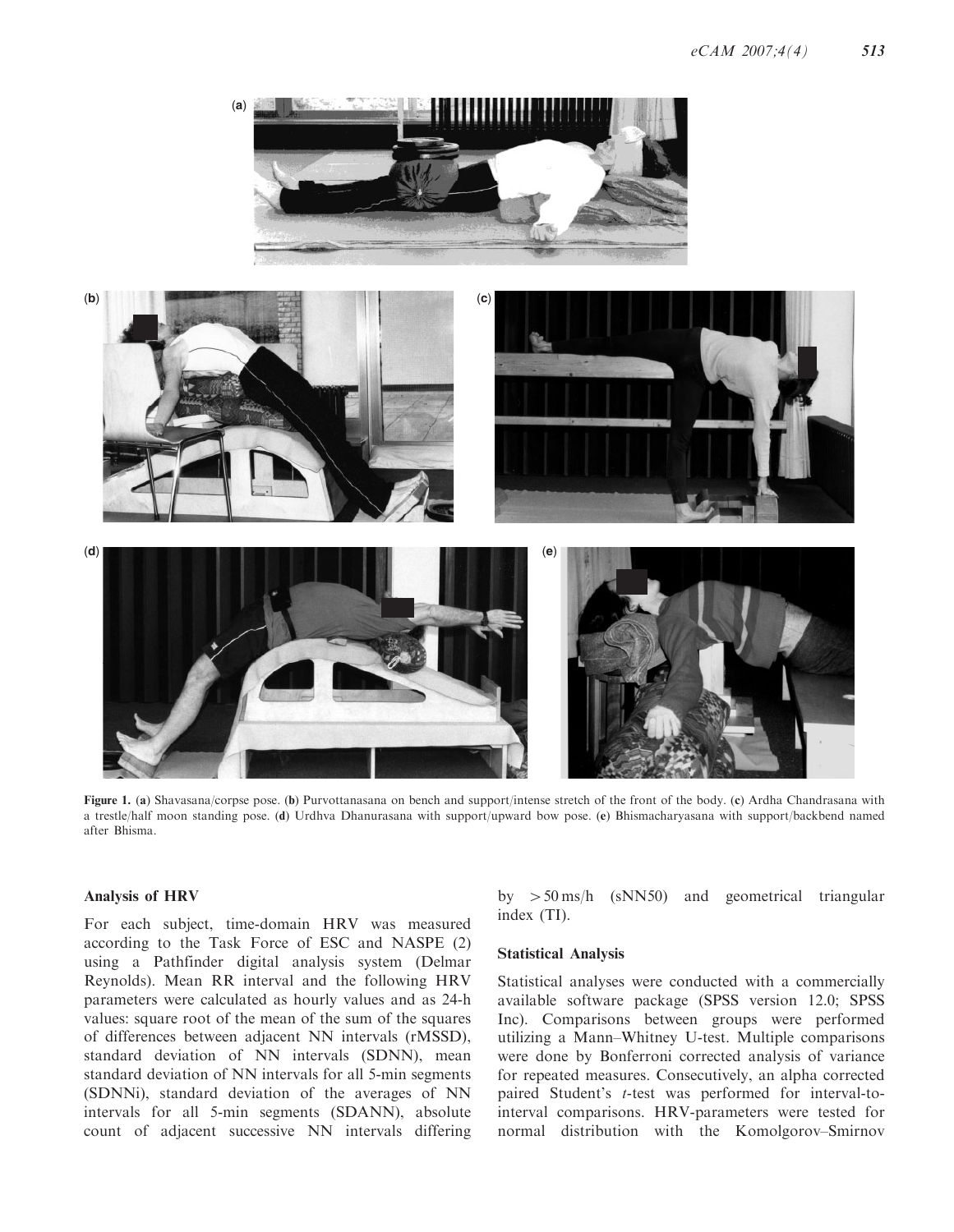|                                                                              | Yoga<br>practitioners<br>$(n=11)$ | (Controls)<br>$n = 11$ |
|------------------------------------------------------------------------------|-----------------------------------|------------------------|
| Male $(\% )$                                                                 | 36.4                              | 36.4                   |
| Age range (years)                                                            | $26 - 58$                         | $26 - 57$              |
| Smoker, hypertension, diabetes,<br>history of cardiovascular disease $(\% )$ | $\left( \right)$                  | $\theta$               |

Table 2. Baseline criteria of healthy yoga practitioners subjected to yoga or placebo and their matched healthy controls

goodness-of-fit test for normality. All parameters but sNN50 were normally distributed. Although natural logarithmic transformation could diminish the skewness of the distributions of sNN50, data was not transformed with regard to the lack of comparability with previous published data. HRV-data are presented as mean values  $\pm$  standard deviation. Statistical significance was set up at  $P < 0.05$ .

#### **Results**

# HRV Parameters Outside Intervention Time

The baseline criteria of yoga practitioners and the matched control group are shown in Table 2. There were no significant differences regarding hourly mean values of RR interval and parameters of HRV outside the intervention time.

# RR Interval and Parameters Associated to the Vagal Tone During Intervention

Mean RR interval was significantly higher during the time of yoga intervention compared to placebo and to control  $(865 \pm 119 \,\text{ms}; 746 \pm 86 \,\text{ms}; 753 \pm 115 \,\text{ms}, \text{respec-}$ tively,  $P < 0.001$  for both). Increase in the parameters of HRV was significantly higher during yoga exercise than during the placebo program and control especially for parameters associated to vagal tone [mean standard deviation of NN intervals for all 5-min intervals (SDNNi)  $86.9 \pm 16$  versus  $62.9 \pm 53.3 \pm 18$  (P<0.001 for

both); root mean square successive difference rMSSD  $37.3 \pm 10$  versus  $30.1 \pm 9$  versus  $24.1 \pm 12$  ( $P < 0.01$  for both)].

## Estimates of Overall HRV and Parameters Associated with Physical Activity During Intervention

Estimates of overall HRV were significantly higher regarding the geometrical TI during yoga compared to placebo and control at time of intervention  $(26.5 \pm 6$ versus  $24.6 \pm 8$  versus  $17.6 \pm 6$ ;  $P < 0.001$  for both). Standard deviation of NN interval (SDNN) was not significantly different during yoga exercise compared to the placebo program, but was significant for both compared to the control at time of intervention  $(129.6 \pm 22 \text{ versus } 130.7 \pm 32 \text{ versus } 78.7 \pm 26 \text{ } P<0.001).$ Standard Deviation of the averages of NN intervals for all 5 min segments (SDANN) – a long-term parameter associated with physical activity – was higher during the placebo program of resting and park walking compared to the yoga program  $(90.8 \pm 32$  versus  $116.6 \pm 33.5$ ;  $P<0.01$ ) and significantly higher for both yoga and placebo compared to the control  $(P<0.001)$ , results are demonstrated in Fig. 2 a–g and Table 3.

# **Discussion**

This study demonstrates that relaxation by yoga training is associated with a significant increase of cardiac vagal modulation among healthy yoga practitioners. Since this method is easy to apply with no side effects, and leads to a deep physical and mental relaxation, it could be a suitable intervention during cardiac rehabilitation to shift the autonomic balance towards an increase of vagal activity and possibly decrease cardiac mortality. La Rovere *et al.* (10) showed that exercise training by bicycle ergometry, an established training method in cardiac rehabilitation programs, increases vagal activity in patients after myocardial infarction, investigating baroreflex sensitivity as an autonomic marker. However, they reported that exercise training alone does not seem to be the only determinant of improved

Figure 2. (a) Mean hourly results of RR-interval ECG-recordings among 11 Yoga students and a matched control group. The red arrow marks time of intervention of the yoga group (Yoga or Placebo). \*\*\*Yoga versus Placebo  $P<0.001$ , \*\*Yoga versus Control  $P<0.01$ . (b) Mean hourly results of SDNN ECG-recordings among 11 Yoga students and a matched control group. The red arrow marks time of intervention of the Yoga group (Yoga or Placebo). \*\*\*Yoga versus Control P<0.001, \*\*\*Placebo versus Control P<0.001. (c) Mean hourly results of SDNNi ECG-recordings among 11 Yoga students and a matched control group. The red arrow marks time of intervention of the Yoga group (Yoga or Placebo). \*\*\*Yoga versus Placebo  $P < 0.001$ , \*\*\*Yoga versus Control  $P < 0.001$ . \*Placebo versus Control  $P < 0.05$ . (d) Mean hourly results of SNN50 ECG-recordings among 11 Yoga students and a matched control group. The red arrow marks time of intervention of the Yoga group (Yoga or Placebo). \*\*Yoga versus Placebo  $P < 0.01$ , \*\*Yoga versus Control  $P < 0.01$ . (e) Mean hourly results of SDANN ECG-recordings among 11 Yoga students and a matched control group. The red arrow marks time of intervention of the Yoga group (Yoga or Placebo). \*\*Yoga versus Placebo  $P<0.01$ , \*\*\*Yoga versus Control  $P < 0.001$ , \*\*\*Placebo versus Control  $P < 0.001$ . (f) Mean hourly results of rMSSD ECG-recordings among 11 Yoga students and a matched control group. The red arrow marks time of intervention of the Yoga group (Yoga or Placebo). \*\*Yoga versus. Placebo  $P<0.01$ , \*\*Yoga versus Control  $P<0.01$ , \*Placebo versus Control  $P<0.05$ . (g) Mean hourly results of TI ECG-recordings among 11 Yoga students and a matched control group. The red arrow marks time of intervention of the Yoga group (Yoga or Placebo). \*\*\*Yoga versus Placebo  $P<0.001$ , \*\*\*Yoga versus Control  $P<0.001$ , \*Placebo versus Control P $< 0.0$ .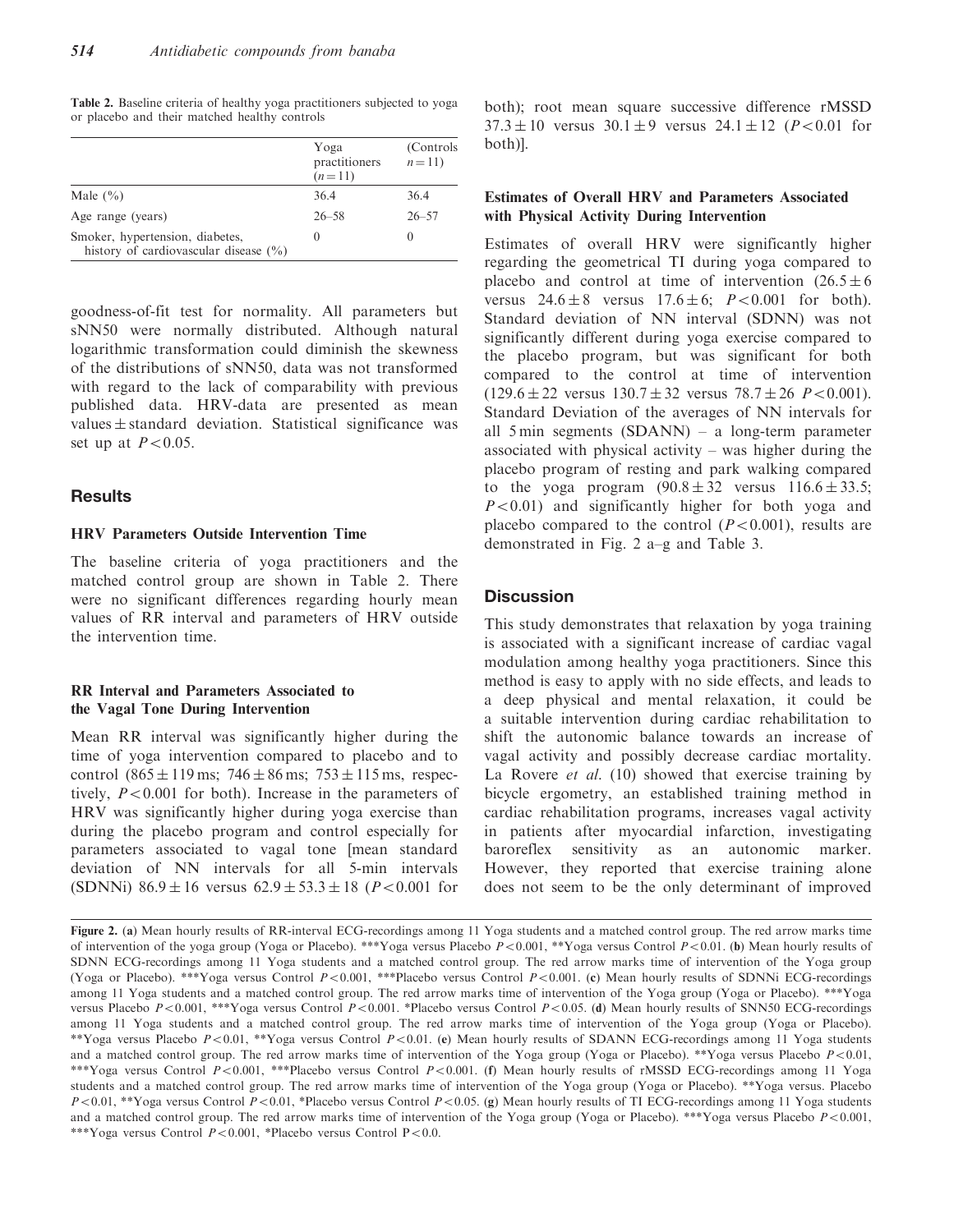

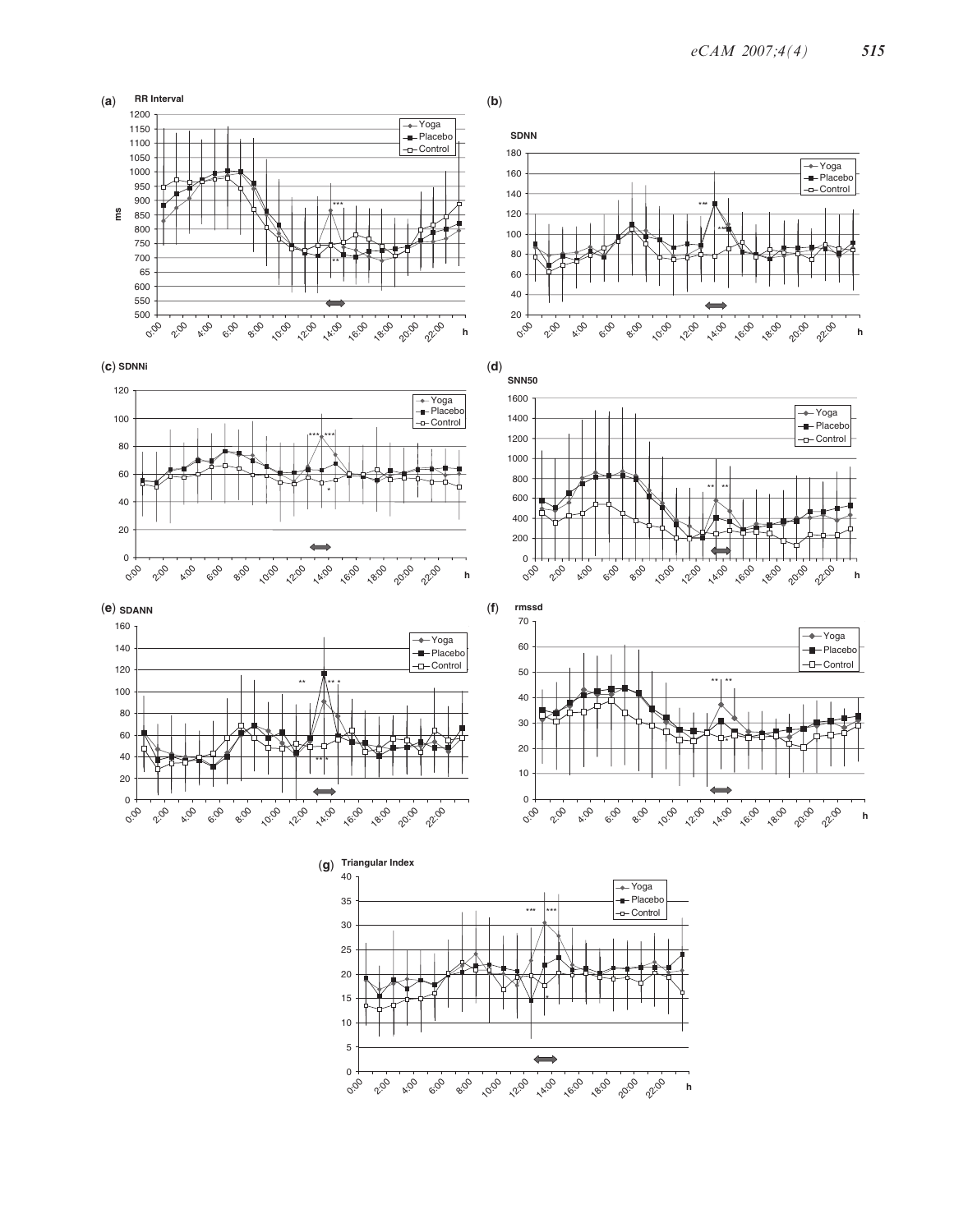|                    | Yoga<br>$mean \pm SD$ | Placebo<br>$mean \pm SD$ | Control<br>mean $\pm$ SD | Significance<br>yoga versus<br>placebo | Significance<br>yoga versus<br>control | Significance<br>placebo versus<br>control |
|--------------------|-----------------------|--------------------------|--------------------------|----------------------------------------|----------------------------------------|-------------------------------------------|
| <b>RR</b> Interval | $864.5 \pm 119$       | $746.4 \pm 86$           | $743.6 \pm 115$          | P < 0.001                              | P < 0.01                               | n.s.                                      |
| <b>SDNN</b>        | $129.6 + 22$          | $130.7 \pm 32$           | $78.7 + 26$              | n.s.                                   | P < 0.001                              | P < 0.001                                 |
| <b>SDNNi</b>       | $86.9 + 16$           | $62.9 + 29$              | $53.9 \pm 18$            | P < 0.001                              | P < 0.001                              | P < 0.05                                  |
| <b>SNN50</b>       | $580.3 + 410$         | $408.7 \pm 371$          | $246.1 \pm 300$          | P < 0.01                               | P < 0.01                               | n.s.                                      |
| <b>SDANN</b>       | $90.8 + 32$           | $116.6 \pm 33.5$         | $49.7 + 25.9$            | P < 0.01                               | P < 0.001                              | P < 0.001                                 |
| rMSSD              | $37.3 \pm 10$         | $30.1 + 9$               | $24.1 \pm 12$            | P < 0.01                               | P < 0.01                               | P < 0.05                                  |
| <b>TI</b>          | $26.5 \pm 6$          | $24.6 \pm 8$             | $17.6 \pm 6$             | P < 0.001                              | P < 0.001                              | P < 0.05                                  |

Table 3. Results during time of intervention

survival. It was only the combination of exercise with an increase in baroreflex sensitivity that predicted better survival.

From experiments with dogs, Billmann et al. (11) considered the possibility that even independently from physical training, increased baroreflex sensitivity would be associated with a reduced risk for cardiac mortality after myocardial infarction. Also in experiments with dogs after healed myocardial infarction, Kukielka et al. (12) reported that submaximal long-duration exercise reduced cardial vagal regulation initially, but further exercise training attenuated the initially exercise-induced reductions in heart rate variability, suggesting a maintained higher cardiac vagal activity during exercise in the trained state. On the other hand, Duru et al. (13) found no significant effect of high-intensity exercise training on HRV indexes among patients with new-onset left ventricular dysfunction after myocardial infarction after 1, 2 and 12 months of training in a rehabilitation center, despite beneficial effects on clinical variables.

These findings suggest, that after myocardial infarction with resulting left ventricular dysfunction which makes up most of post-infarction patients, exercise training remains of limited value on HRV improvements. Furthermore, it seems that in a previously untrained condition, the subject needs to first develop a trained state, before exercise training can have a positive influence on cardial vagal regulation, and that during the phase of building-up exercise capacity an unwanted counter effect might occur. There is a risk that especially young and untrained patients tend to go beyond their (cardiac) exercise capacity. We also experience patients having reduced left ventricular function or comorbidities, who cannot tolerate regular exercise on bicycle ergometry. In these cases, training by relaxation programs could be a suitable alternative and are already established in many rehabilitation centers as an additional training.

A systematic meta-analysis about relaxation therapy for rehabilitation and prevention in ischemic heart disease by Van Dixhoorn and White (14) of 27 controlled trials in which patients with myocardial infarction were taught relaxation therapy revealed that intense supervised relaxation practice enhances recovery from an ischemic cardiac event. This meta-analysis included relaxation techniques such as progressive muscle relaxation, autogenic training, biofeedback, breath relaxation, hypnosis and psychological training. Among these 27 controlled trials, three studies investigated and revealed a positive effect on HRV (15–17). The applied techniques of relaxation were progressive muscle relaxation, breath relaxation, deep breathing, cue controlled relaxation and biofeedback. In our study, we could show that training after the method of B.K.S. Iyengar among healthy yoga practitioners was superior to a simple relaxation program that consisted of resting on the floor and mild exercise like park walking. We think that his method might be superior to other relaxation techniques since it is a unique combination of relaxation [achieved by components like muscle stretching and relaxing, deep breathing, awareness (comparable to biofeedback), psychological aspects (18) concentration and meditation] and very exact therapeutical physical work that can be tailored for any limiting condition or comorbidity. The postures for cardiac patients are chosen and modified in a way to improve the loading–unloading conditions of the heart, which could positively influence remodeling and healing. In every asana, the chest is kept open to improve respiration and achieve a higher oxygenation of blood. Backbending actions give a lengthwise stretch to the mediastinum. Depending on the stage of recovery and condition of the patient, the body is gradually brought to more inverted postures which increase venous return to the heart.

During yoga, the trainees had a lower heart rate than during the alternative program. Even during postures that build up body tension like standing poses or backbends, using slow and more isometric muscle contraction, the heart rate did not rise much. A slow heartbeat prolongs the diastolic filling of the heart, decreases myocardial oxygen consumption and increases myocardial perfusion. A study among 24.913 patients by Diaz et al. (19) clearly identified a high resting heart rate (which also reflects cardial autonomic imbalance towards sympathetic activity) in patients with suspected or proved